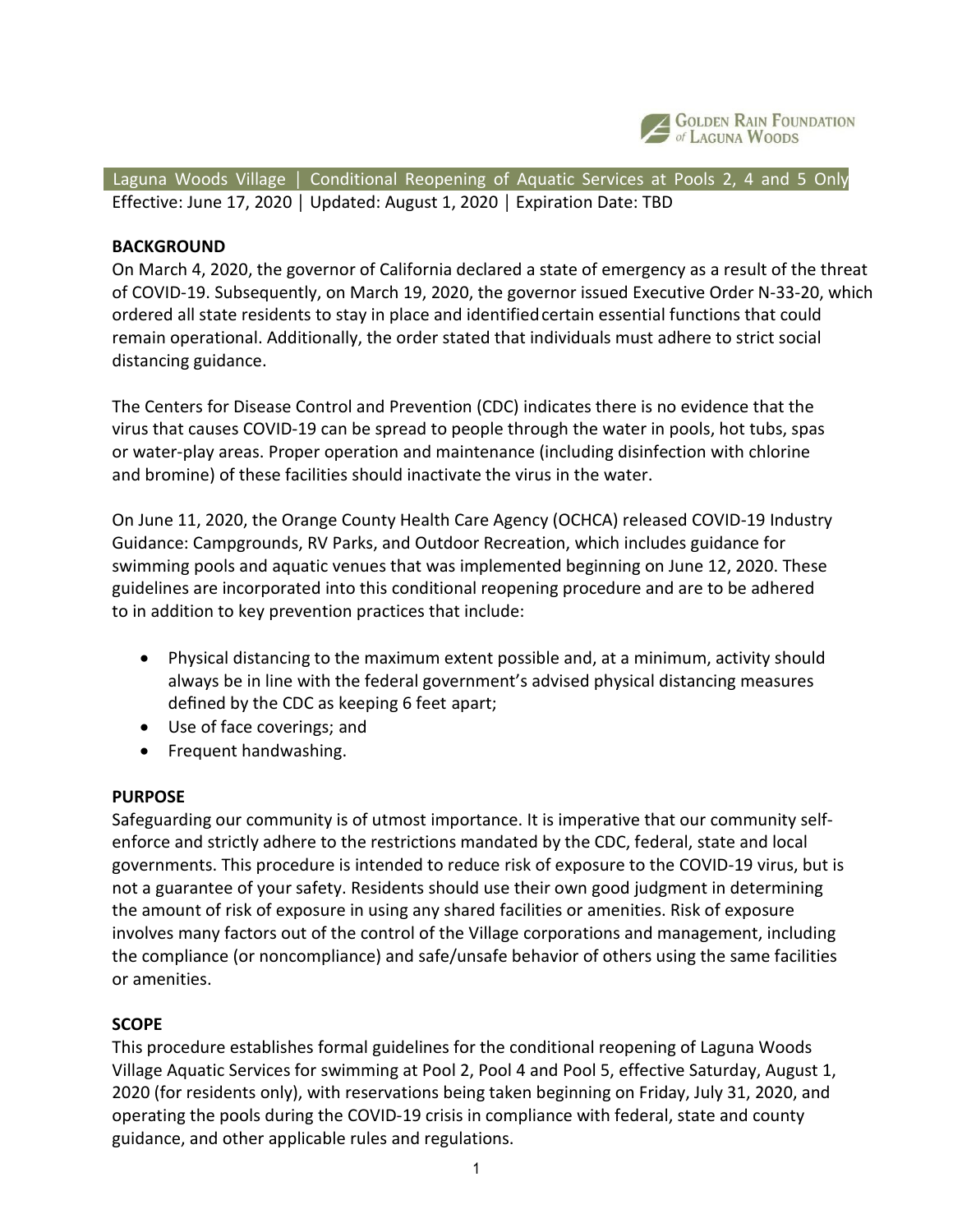The procedure reflects CDC advice that older adults and people of any age who have serious underlying medical conditions might be at higher risk for severe illness from COVID‐19. Based on what we know now, those at high risk for severe illness from COVID-19 include people age 65 years and older. Activity should always be in line with the federal government's advised physical distancing measures defined by the CDC as keeping 6 feet apart.

The Department of Recreation and Special Events is responsible for these activities; pool service is provided by Premier Aquatic Services.

# **GENERAL PROVISIONS**

# **1. Applicability**

Aquatic services at Pools 2, 4 and 5 will reopen to Laguna Woods Village residents only. No guests or spectators are permitted at the pools.

Additional locations may be added by the Department of Recreation and Special Events once conformance with this procedure, as well as federal, state, county and other applicable safety requirements is evident.

## **2. Hours**

**a. Pool 2**

7 a.m. to 7 p.m., Monday through Friday, and 7 a.m. to 9 p.m., Saturday and Sunday; opens at 9 a.m. on Wednesday morning due to weekly maintenance

## **b. Pool 4**

9 a.m. to 5 p.m., Monday through Sunday

## **c. Pool 5**

7 a.m. to 9 p.m. daily; opens at 9 a.m. on Thursday morning due to weekly maintenance

## **3. Pool Usage**

## **a. Pool 2 and Pool 5**

Usage is limited to lap swimming and aquatic activities such as walking and aerobics. Per county guidance, aquatic venues should avoid activities that promote group gatherings.

# • **One swimmer per lane, no exceptions**

# **b. Pool 4**

This pool is considered the recreational leisure pool and is designed for those who want to sunbathe, conduct light water exercises and/or cool off.

# **4. Hot Pool**

Hot pools will remain closed.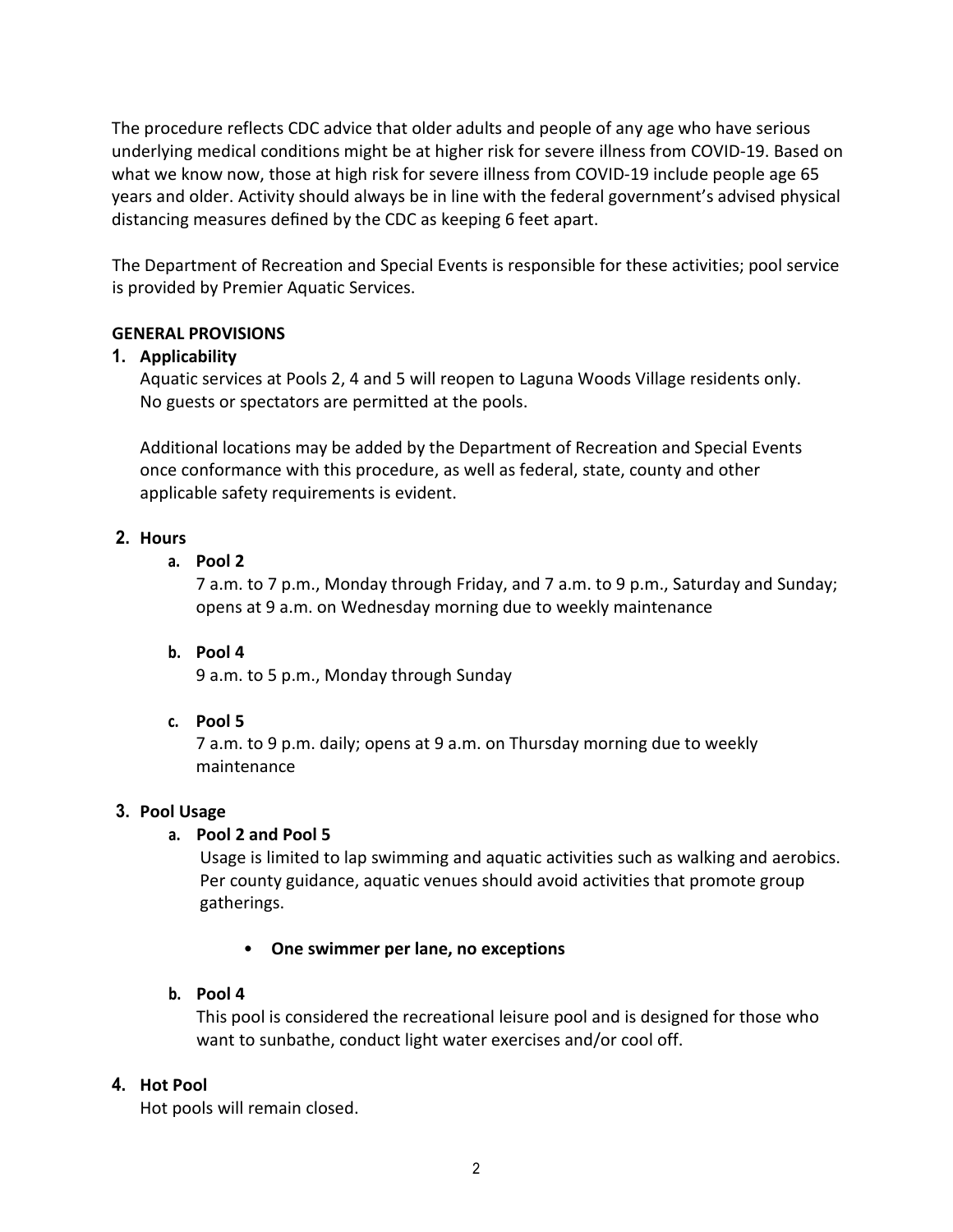## **5. Facilities**

Swimming pool locker rooms will remain closed.

## **6. Lifeguards**

Lifeguards will actively lifeguard and ensure swimmers are social distanced when in the water. Lifeguards will not monitor handwashing and/or use of face coverings.

## **7. Monitoring of Health and Safety Protocols**

The Department of Recreation and Special Events personnel will monitor handwashing, use of face coverings and/or social distancing on the pool deck.

## **8. Safety Requirements**

## **a. Touch points**

All touch points will be eliminated.

## **b. Social distancing**

Activity should always be in line with the federal government's advised social distancing measures (defined by the CDC as keeping a minimum of 6 feet apart), both in and out of the water, including when arriving at and departing from the pool. Follow physical cues (lane lines in the water) and visual cues (tape on the decks, floors or sidewalks) and signs so that swimmers and staff stay at least 6 feet apart.

## **c. Face coverings**

Face coverings must be worn in all areas until a swimmer enters the pool. Face coverings must also be worn when swimming is complete.

### **d. Hand washing**

Use hand sanitizer provided at the pool entrance before entering the pool area. Individuals should wash hands frequently (for 20 seconds or longer) with soap and water or frequently use hand sanitizer.

### **e. Touching**

Avoid touching your face. Wash your hands promptly if you have touched your eyes, nose or mouth. Individuals should refrain from shaking hands.

## **f. Cleaning equipment**

Clean and disinfect your swim equipment, including noodles, caps, goggles, nose clips, snorkel, fins, water weights, paddle boards or other equipment.

### **g. Sharing equipment**

Do not share any equipment, particularly those that are difficult to clean and disinfect or those that are meant to come in contact with the face (goggles, nose clips and snorkels).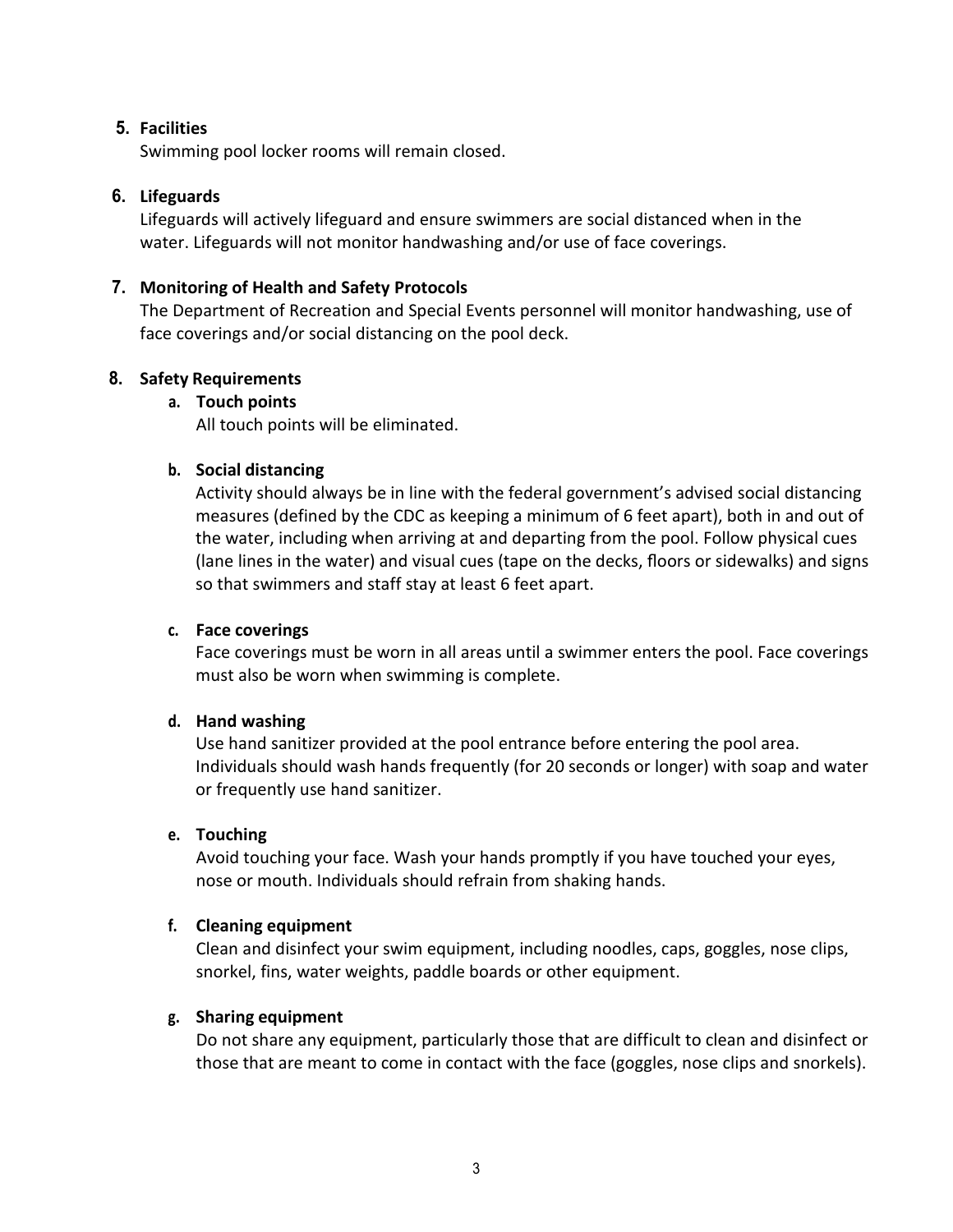# **h. Health**

Do not swim if you are exhibiting any symptoms of the coronavirus: mild to severe respiratory illness with fever, cough and difficulty breathing, or other symptoms identified by the CDC; have been in contact with someone with COVID‐19 in the last 14 days; or are a vulnerable individual. A vulnerable individual is an elderly individual and/or an individual with serious underlying health conditions, including high blood pressure, chronic lung disease, diabetes, obesity, asthma and those whose immune system is compromised such as by chemotherapy for cancer and other conditions requiring such therapy.

# **SWIMMING PROVISIONS**

# **1. Scheduling Pools 2 and 5**

Lap time will be scheduled in 45-minute increments with 15 minutes in between to ensure there are no congregations of individuals waiting to start swimming and to maintain social distancing at the pools both in the water and on the pool deck.

# **a. Pool 2 reservation times**

- i. First reservation: 7 to 7:45 a.m.
- ii. Last reservation: 6 to 6:45 p.m. (Saturday and Sunday 8 to 8:45 p.m.)

# **b. Pool 5 reservation times**

- i. First reservation: 7 to 7:45 a.m.
- ii. Last reservation: 8 to 8:45 p.m.

# **2. Scheduling of Pool 4**

Reservations are scheduled for 1.5 hour increments with a capacity limit of 12 reservations per session. Couples residing in the same household are considered as one reservation and may sit together.

# **a. Pool 4 reservation times**

- i. First reservation: 9 a.m. to 10:30 a.m.
- ii. Last reservation 3 p.m. to 5 p.m.

# **3. Reservations**

# **a. Advance reservations**

Advance reservations are required. No walk-ins permitted. Make a reservation by emailing [SwimReservations@vmsinc.org](mailto:SwimReservations@vmsinc.org) or by calling 949-597-4382.

# **b. Reservations**

Reservations can be scheduled up to one day in advance between 10 a.m. and 2 p.m., Monday through Friday. Reservations for Saturday, Sunday and Monday can be scheduled the Friday prior.

Residents from the same household wanting to swim together in Pool 2 or Pool 5 will be issued lanes next to each other within the same call.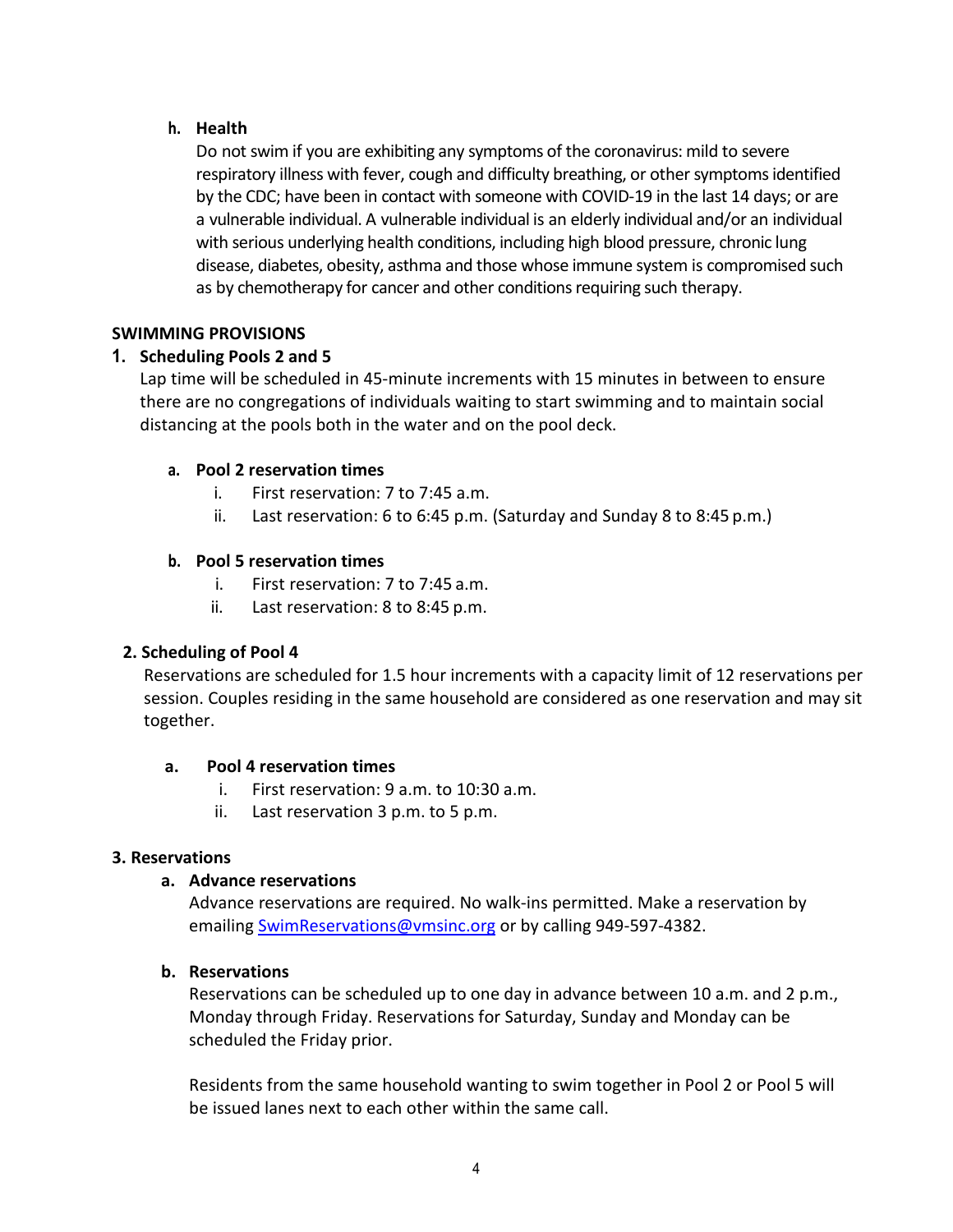Scheduling may be adjusted by the Department of Recreation and Special Events as needed to satisfy safety and usage requirements.

## **c. A resident can make two reservations per week.**

### **d. Resident identification number**

Each resident must have his or her resident identification number available when calling to schedule reservation.

## **4. Swimmer Check‐in**

Swimmers must not arrive more than 10 minutes before reservation time and must adhere to social distancing requirements while queueing on the pool deck. Swimmers may be asked to show resident identification cards upon arrival. Staff will monitor pool use and resolve any problems as necessary.

## **5. On the Pool Deck**

## **a. Social distancing**

Swimmers must adhere to 6-feet social distancing, at a minimum, at all times in the water and on the pool deck.

## **b. Showering**

It's recommended that swimmers shower before entering the pool using the outside showers.

### **6. Touch points eliminated**

All touch points associated with the pools must be eliminated.

## **a. Gates**

Gates must remain open during operating hours.

### **b. Drinking fountains**

Drinking fountains will be turned off. Swimmers must bring their own water.

# **c. Furniture**

Lounge furniture will be removed from the pool deck. All common-area chairs and tables will be removed at Pools 2 and 5.

## **d. GRF equipment/gear**

Use of GRF swim equipment/gear (noodles, boards, water weights or other equipment) is prohibited.

## **7. Other swimmers' equipment/gear**

Swimmers should not handle other swimmers' hats, towels, water bottles, noodles, caps, goggles, snorkels, fins, water weights, paddle boards or other equipment.